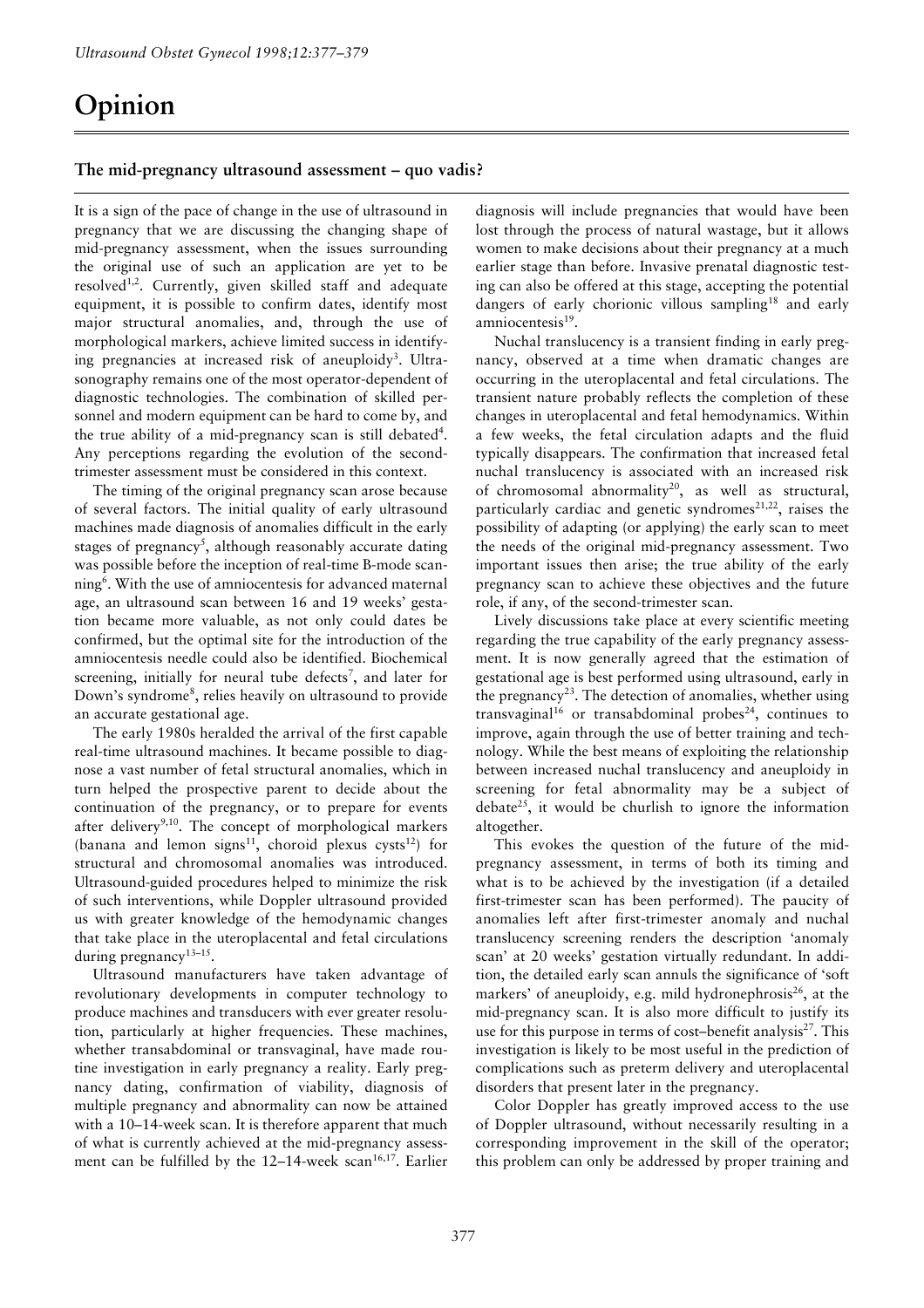meticulous attention to detail. While the reproducibility of uterine artery Doppler ultrasound screening in pregnancy varies<sup>28–30</sup>, it is generally accepted that there is a strong relationship between elevated uterine artery resistance and perinatal complications, particularly pre-eclampsia<sup>31</sup>. The finding of elevated resistance in both uterine arteries (bilateral notches) at  $20^{32}$  or 24 weeks<sup>333</sup> gestation identifies a cohort of women at considerable risk of early delivery as a result of uteroplacental problems. The next logical step is to find and introduce interventions that will prevent or palliate such complications; studies are currently being conducted to address the issue.

Finding suitable prophylactic therapies has proven more difficult than originally envisaged<sup>34,35</sup>. There remains a nagging suspicion that aspirin, given in adequate doses, can improve the outcome in certain high-risk pregnancies<sup>36</sup>. Other regimens may also prove useful in this regard. For example, while glyceryl trinitrate<sup>37</sup>, a nitric oxide donor, has a limited benefit as a single treatment, it may be of use in combination therapy. Meanwhile, a paper<sup>38</sup>, published in the previous issue of this Journal, reports a link between short cervical length and an increased risk of preterm delivery. Mid-trimester cervical cerciage may see a resurgence in popularity.

In the current issue, Yinka Oyelese and colleagues<sup>39</sup>, Nomiyama and colleagues<sup>40</sup>, and Fung and colleagues<sup>41</sup>, report an improvement in the previously poor diagnostic sensitivity of screening for vasa previa. This condition, though rare, is associated with a very high fetal mortality rate (the argument proposed to justify screening). In surviving cases, fetal anemia requiring transfusion is common. Transvaginal ultrasound and color Doppler screening helped to avoid fetal losses in the three reports, but, as expected with such a rare condition, not all cases were detected and fetal deaths still occurred among the cases reported. Antenatal diagnosis of the condition is not unexpectedly associated with a good pregnancy outcome following elective delivery.

There are several risk factors for this condition, the most common ones being a low-lying placenta and multiple pregnancy. Taipale and colleagues $42$  have reported a marked reduction in false-positive diagnosis of the condition using transvaginal ultrasound between 18 and 23 weeks. While it would be difficult to justify a midpregnancy ultrasound-based assessment solely to identify vasa previa, these reports provide another example of the potential of a mid-pregnancy scan to help to identify pregnancies at increased risk of perinatal complications. Intervention for fetal abnormalities, which are not identified until late in the second trimester, raise ethical, moral and legal issues that vary within individuals and society. The exact timing of this type of scan is, therefore, likely to vary around the world.

The practice of medicine is an art, perfected through learning and experience. New technological frontiers appear, before we have even consolidated the use of current modalities. Our challenge is to use our insight and skills to produce the scientific evidence that will clarify the best use of new technologies in our practice. The evolution of the mid-pregnancy ultrasound assessment serves as a good example of the constant need for such innovation.

*Academic Department of Obstetrics and Gynecology* K. HARRINGTON *Homerton Hospital London, UK*

## **REFERENCES**

- 1. Warsof SL, Pearce MJ, Campbell S. The present place of routine ultrasound screening. *Clin Obstet Gynaecol* 1983;10: 45–57
- 2. Crane JP, LeFevre ML, Winborn RC, Evans JK, Ewigman BG, Bain RP, Frigoletto FD, McNellis D. A randomized trial of prenatal ultrasonographic screening: impact on the detection, management, and outcome of anomalous fetuses. The RADIUS Study Group. *Am J Obstet Gynecol* 1994;171:392–9
- 3. Seeds JW. The routine or screening obstetrical examination. *Clin Obstet Gynaecol* 1996;39:814–30
- 4. Dillon E, Walton SM. The antenatal diagnosis of fetal abnormalities: a 10 year audit of influencing factors. *Br J Radiol* 1997;70:341–6
- 5. Campbell S. The assessment of fetal development by diagnostic ultrasound. *Clin Perinatol* 1974;1:507–51
- 6. Robinson HP. Sonar measurement of fetal crown–rump length as a means of assessing maturity in first trimester pregnancy. *Br Med J* 1973;4:28
- 7. Wald N, Cuckle H, Boreham J, Turnbull AC. Effect of estimating gestational age by ultrasound cephalometry on the specificity of alpha-fetoprotein screening for open neural-tube defects. *Br J Obstet Gynaecol* 1982;89:1050–3
- 8. Wald N, Kennard A. Prenatal biochemical screening for Down's syndrome and neural tube defects. *Curr Opin Obstet Gynecol* 1992;4:302–7
- 9. Campbell S, Holt EM, Johnson FD, May P. Anencephaly: early ultrasonic diagnosis and active management. Lancet 1972;2:1126–227
- 10. Romero R. Routine obstetric ultrasound. *Ultrasound Obstet Gynecol* 1993;3:303
- 11. Nicolaides KH, Campbell S, Gabbe SG, Guidetti R. Ultrasound screening for spina bifida: cranial and cerebellar signs. *Lancet* 1986;2:72–4
- 12. Chudleigh T, Pearce JMF, Campbell S. The ultrasound diagnosis of cysts of the fetal choroid plexus. *Prenat Diagn* 1984;4:135–7
- 13. Fitzgerald DE, Drumm JE. Non-invasive measurement of human fetal circulation using ultrasound: a new method. *Br Med J* 1977;275:1450–1
- 14. Eik-Nes SH, Brubakk AO, Ulstein MK. Measurement of human fetal blood flow. *Br Med J* 1980;28:283–4
- 15. Campbell S, Diaz-Recasens J, Griffin DR, Cohen-Overbeek T, Pearce JM, Wilson K, Teague MJ. New Doppler technique for assessing utero-placental blood flow. *Lancet* 1983;1:675–7
- 16. Rottem S. Early detection of structural anomalies and markers of chromosomal aberrations by transvaginal ultrasonography. *Curr Opin Obstet Gynecol* 1995;7:122–5
- 17. Sebire NJ, Noble PL, Thorpe-Beeston JG, Snijders RJ, Nicolaides KH. Presence of the 'lemon' sign in fetuses with spina bifida at the 10–14-week scan. *Ultrasound Obstet Gynecol* 1997;10:403–5
- 18. Firth H. Chorionic villous sampling and limb deficiency cause or coincidence? *Prenat Diagn* 1997;17:1313–30
- 19. Randomised trial to assess safety and fetal outcome of early and midtrimester amnio-centesis. The Canadian early and mid-trimester amniocentesis trial (CEMAT) group. *Lancet* 1998;351:242–7